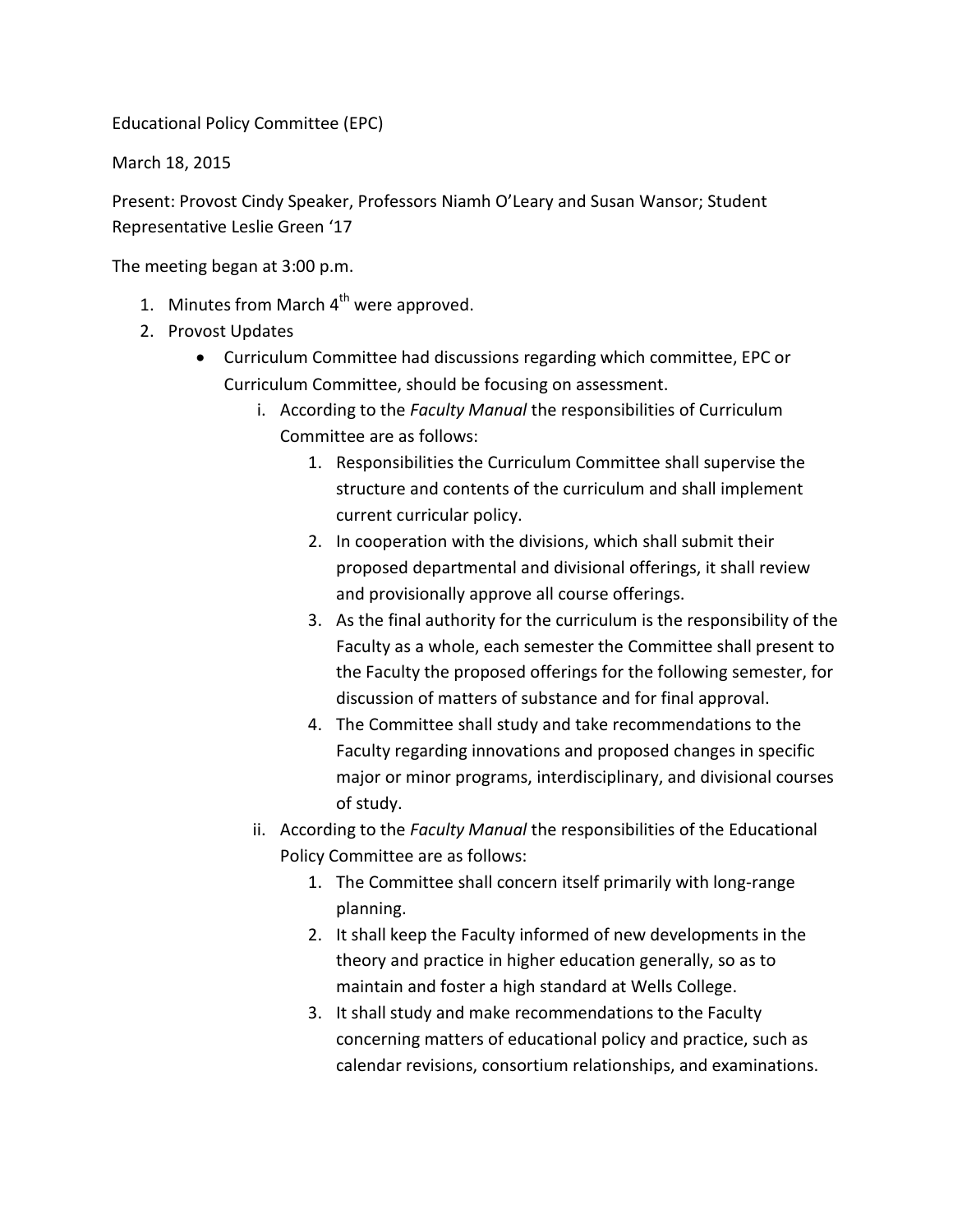- 4. It shall collaborate with every committee with which it has a common concern, so as to coordinate long- and short-range planning most effectively.
- 5. The Committee shall annually elect one of its Faculty members to serve as representative to the Committee on Academic Affairs of the Board of Trustees and one member as budget representative to the Administration.
- Based on the responsibilities stated in the *Faculty Manual*, EPC felt that assessment fell under long-range planning. Therefore, EPC will continue to work on assessment of academic programs and the general education program , while Curriculum Committee will focus on academic prioritization.
- Schedule Concerns
	- i. There is an overlap in course offering times slots with the M/W/F 9:00 9:50 and the W/F 9:25 – 10:40.
		- 1. EPC will look at this and decide whether or not to remove the underutilized M/W/F 9:00 – 9:50 spot.
	- ii. The possibility of a M/F time slot was brought to EPC.
		- 1. It was decided that this was not the best option for students.
- P/F Policy in Majors
	- i. The question brought to the committee was why this is not allowed. The committee will discuss this at its next meeting.
- Policy on Incompletes Change to the Faculty Manual
	- i. Check with EPC's chairperson to see if the changes are ready for a Notice of Motion at the April Faculty meeting.
- 3. Academic Program Assessment Plans
	- Observations
		- i. The following majors do not have assessment plans: Film and Media Studies, Spanish, and the Faculty approved majors
		- ii. The following majors have not submitted an assessment report since 2012: Economics and Management, Theater and Dance, and English
		- iii. Some majors do not have program goals and learning outcomes.
		- iv. Psychology could be used as a model to assist other majors.
		- v. Many majors are only assessing once students complete their program. Assessment needs to happen along the way.
		- vi. Most majors are not collecting and analyzing data on their programs to make informed decisions for the future.